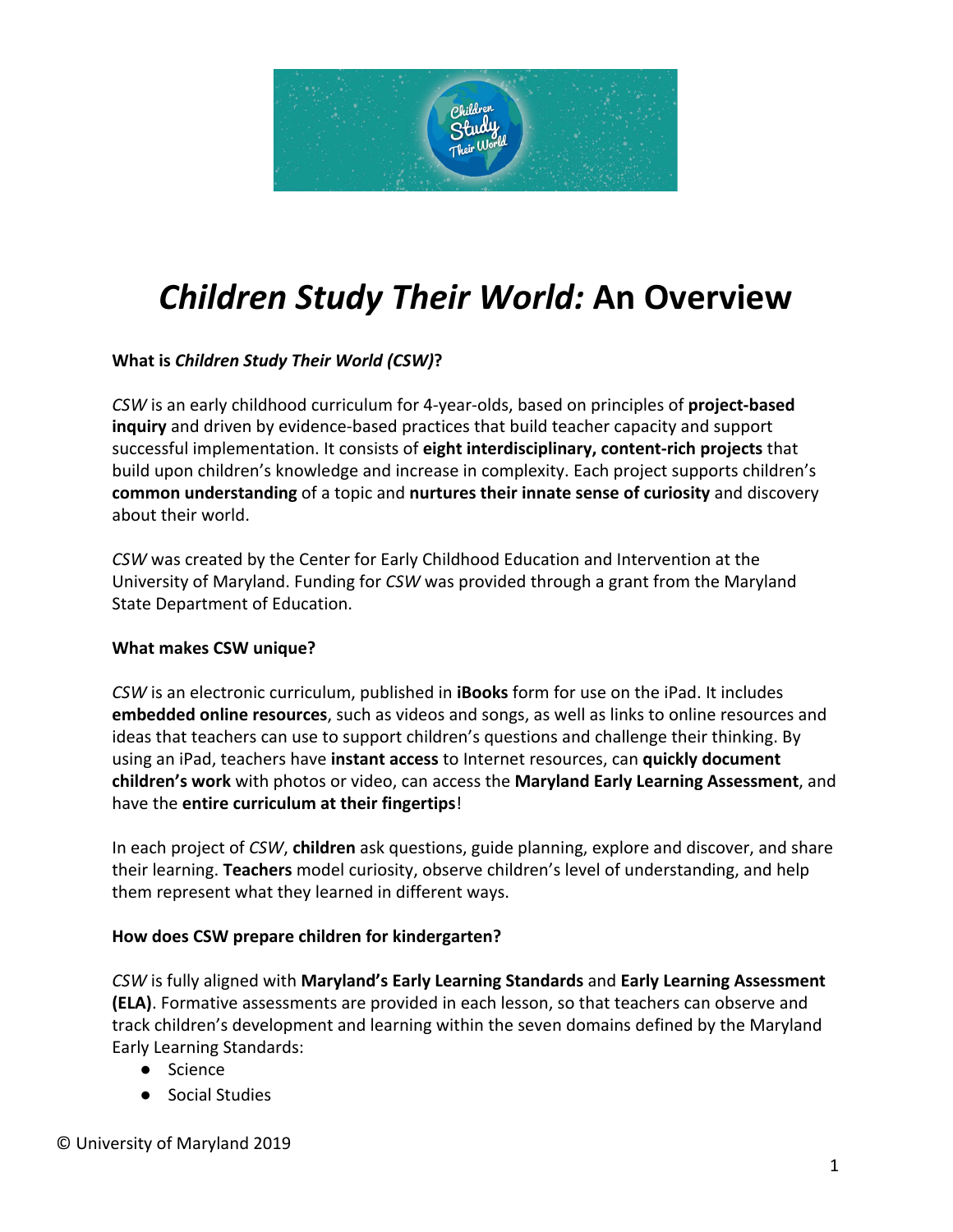

- Social Foundations
- Language and Literacy
- Mathematics
- The Arts
- Physical Well-Being and Motor Development

#### **Does CSW allow for customization?**

While *CSW* contains detailed lesson plans, teachers have the freedom (and are encouraged!) to **tailor their instruction** to their class. Some examples of curriculum modifications include:

| Project            | <b>Example Content</b>                                                                  | <b>Possible Modification</b>                                                                                                                                                                                                                                                                            |
|--------------------|-----------------------------------------------------------------------------------------|---------------------------------------------------------------------------------------------------------------------------------------------------------------------------------------------------------------------------------------------------------------------------------------------------------|
| <b>Busy Bodies</b> | A health expert, such as a<br>doctor or nurse, is invited<br>to visit the class.        | The teacher can invite other guest experts, such as<br>the school's physical education teacher or school<br>nurse. A child's parent may be a medical student,<br>nutritionist, or work in a doctor's office.<br>Instead of an in-person visit, the expert may also<br>"visit" the class via video call. |
| Showtime           | Children create and act<br>out a performance based<br>on the storybook "The<br>Mitten." | If children have another favorite story, the teacher<br>can adapt the lessons to focus on children's favorite<br>story.                                                                                                                                                                                 |
| All Aboard         | Children visit a bus<br>station and construct a<br>bus out of a large<br>cardboard box. | The teacher can use his or her local resources and<br>choose to focus on the type of transportation that is<br>available in the community. For example, different<br>communities may have access to light rail, ferries, or<br>an airport.                                                              |

#### **How can teachers customize CSW to meet the needs of their children?**

*CSW* provides guidance on how to make sure the lessons are accessible to all children, including:

● Reminders to align children's IEP goals when planning instructional and assessment strategies